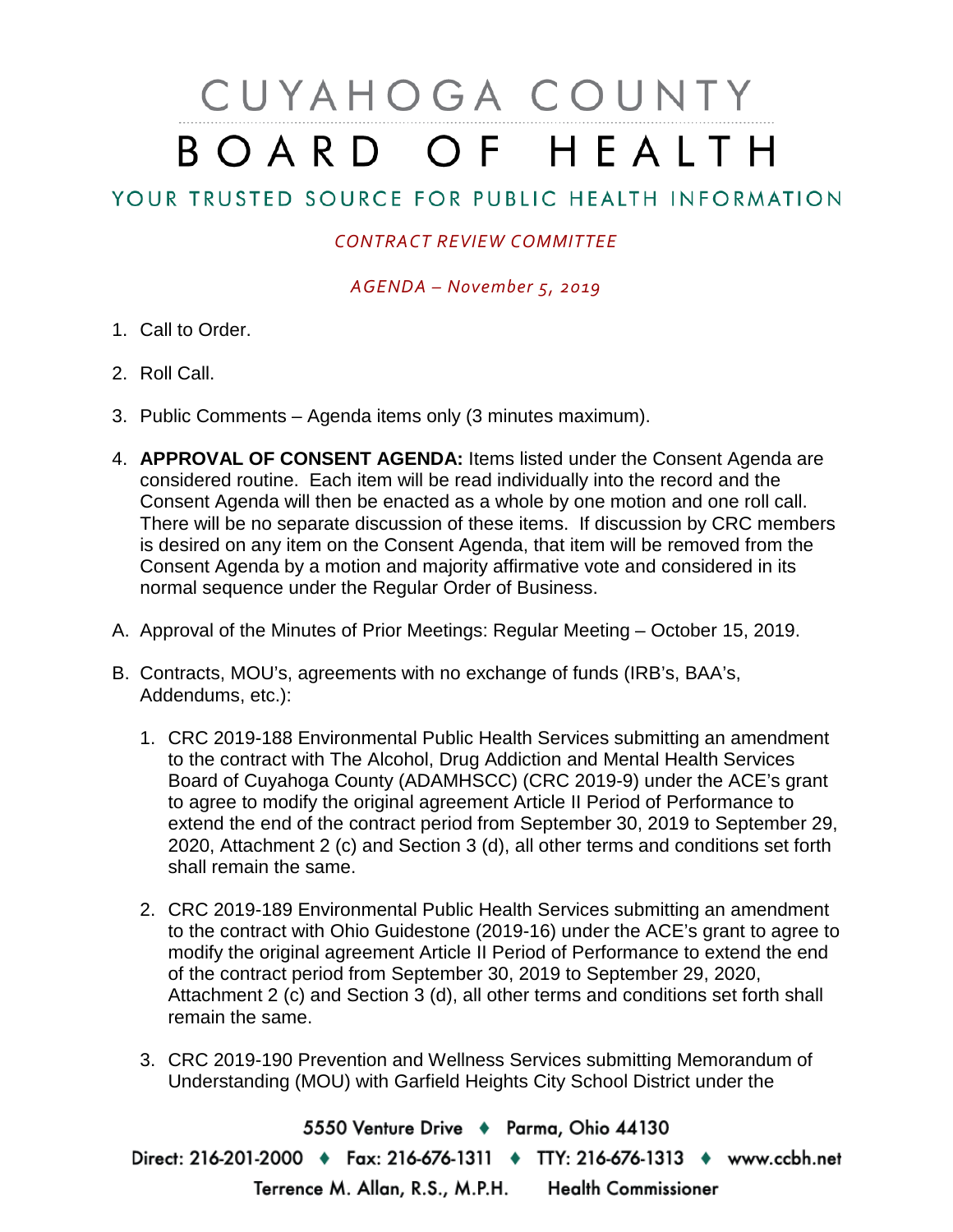2019/2020 Teen Wellness Initiative (TWI) grant from November 1, 2019 through June 30, 2020 to allow access to students, parents and space for the TWI program to the middle schools and high school students. No exchange of funds.

4. CRC 2019-191 Administrative Services submitting Memorandum of Understanding (MOU) with the Ohio Department of Health (ODH) for an initial subscription license to Clear Impact from October 1, 2019 through September 30, 2021. No exchange of funds.

## 5. **CONTRACTS AND AWARDS:**

A. Tabled Items

None

- B. New Items For Review
	- 1. Bid/Quote Openings ≥ \$25,000.00

None

2. Bid/Quote Openings < \$25,000.00

None

- 3. Expenditures: Contracts < \$25,000.00
	- a. CRC 2019-192 Environmental Public Health Services submitting an addendum to the contract with CB Mullins Construction Co. (CRC 2019- 121) under the Lead Hazard Control grant to increase the amount to be paid to CB Mullins Construction Co. from \$24,300.00 to \$24,795.00.

Purpose: To complete additional work found during project completion.

Funding Source: 100% reimbursable through the Lead Hazard Control Program.

b. CRC 2019-193 Prevention and Wellness Services submitting a contract with The Baldwin Group, Inc. from December 1, 2019 through November 30, 2020. Amount to be paid to The Baldwin Group, Inc. is not to exceed \$1,102.68.

Purpose: To provide HDIS software used for BCMH charting and billing and historical resource for Immunization clients.

Funding Source: 100% funded through CCBH General Revenue.5550 Venture Drive + Parma, Ohio 44130

Direct: 216-201-2000 ♦ Fax: 216-676-1311 ♦ TTY: 216-676-1313 ♦ www.ccbh.net

**Health Commissioner** Terrence M. Allan, R.S., M.P.H.